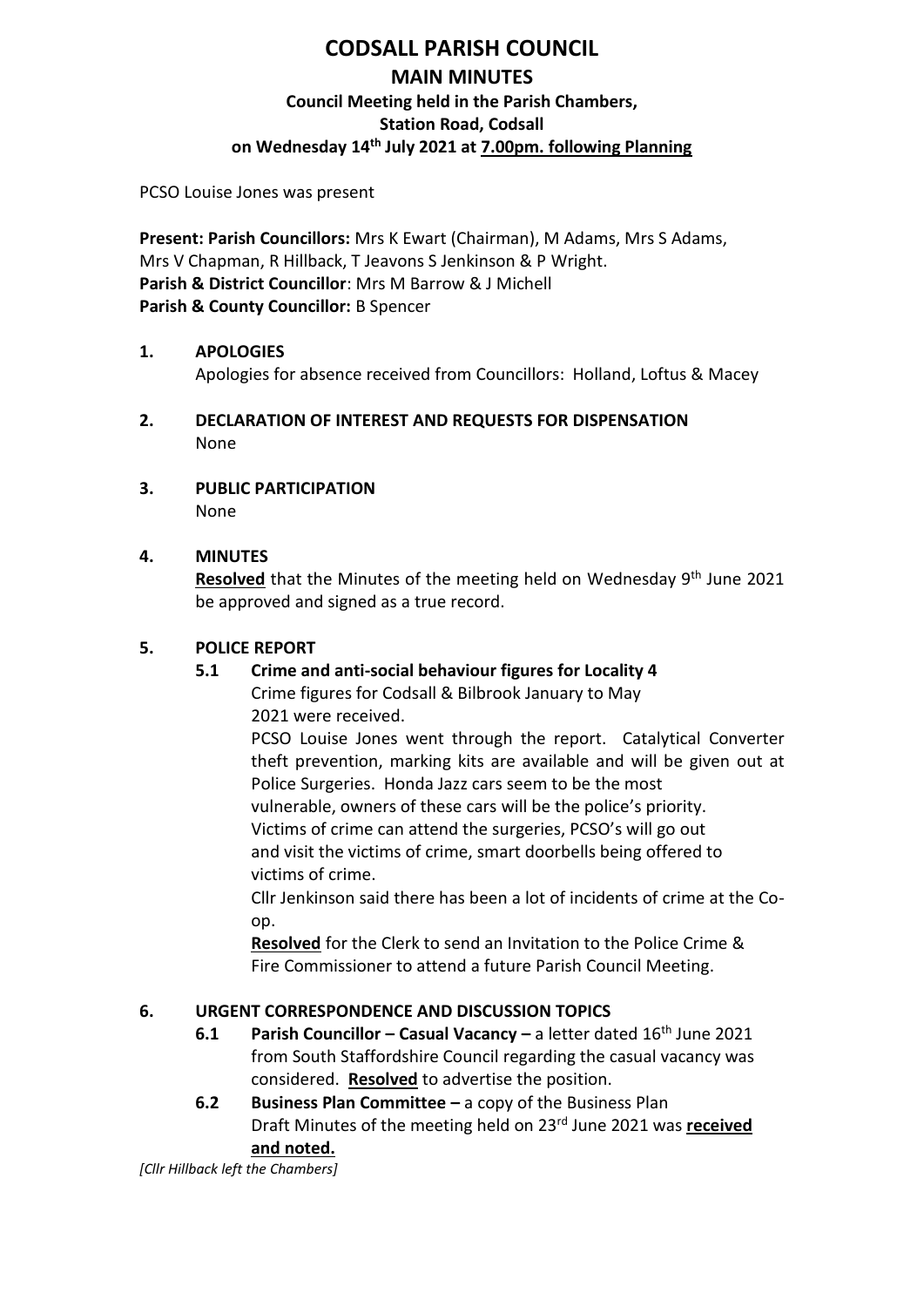#### **6.3 Open Spaces –**

**6.3.1 Wheel Field - Annual Fair** – a request

from Mr Dobson for use of the Wheel Field for the Annual Fair from 26th August – 30th August 2021 was considered. **Resolved** approval for Mr Dobson to use the Wheel Field for the Annual Fair from  $26<sup>th</sup>$  August –  $30<sup>th</sup>$  August 2021

*[Cllr Hillback returned to the Chambers]*

#### **6.3.2 Oaken Field Car Park**

- **i Planting Scheme -** *[Carried over from main meeting 9/6/21 – item 6.1.5]* planting scheme at Oaken Field Car Park Costs of suggested plants £2,587.00. Also, email dated  $21<sup>st</sup>$  June 2021 from Cllr Macey regarding planting schemes was considered. **Resolved** approval to the proposed planting scheme. **ii** Car Park Survey – a recommendation by the Business Plan Committee for the Parish Council to undertake a survey of users of Oaken Field carpark was consider. Councillors felt this was not the right time to do it. **Resolved** refer back to the Business Plan.
- **6.3.3 Watery Leisure Gardens – proposed amendments to the Management of Watery Lane Leisure Gardens** (Subject to negotiation with the Allotments Association and further Approval by the Parish Council)
	- 1. All prospective new tenants must be shown round the site, if possible, with a Council Member and an Association Member. **Approved in principle, to be formally considered by the Council following the Allotment Committee meeting.**
	- **2.** If a plot is to be relet, which may be at any time during the year, consideration to be given to reducing or even refunding the unused proportion of the rent for that year in consideration for returning the plot to an acceptable state. **Refused – to be taken out of consideration**
	- 3. The Council to appoint nominated person or persons to carry out at least 4(?) Plot Inspections a year, to be carried out preferably in conjunction with Allotment Members, to assess the level of cultivation of each plot, and to determine whether a tenant should receive a cultivation letter. The Council assessment to take primacy. **Approved in principle, to be formally considered by the Council following the Allotment Committee meeting**
	- 4. Security to review the Allotment front gate and access to the site. **Approved in principle, to be formally considered by the Council following the Allotment Committee meeting**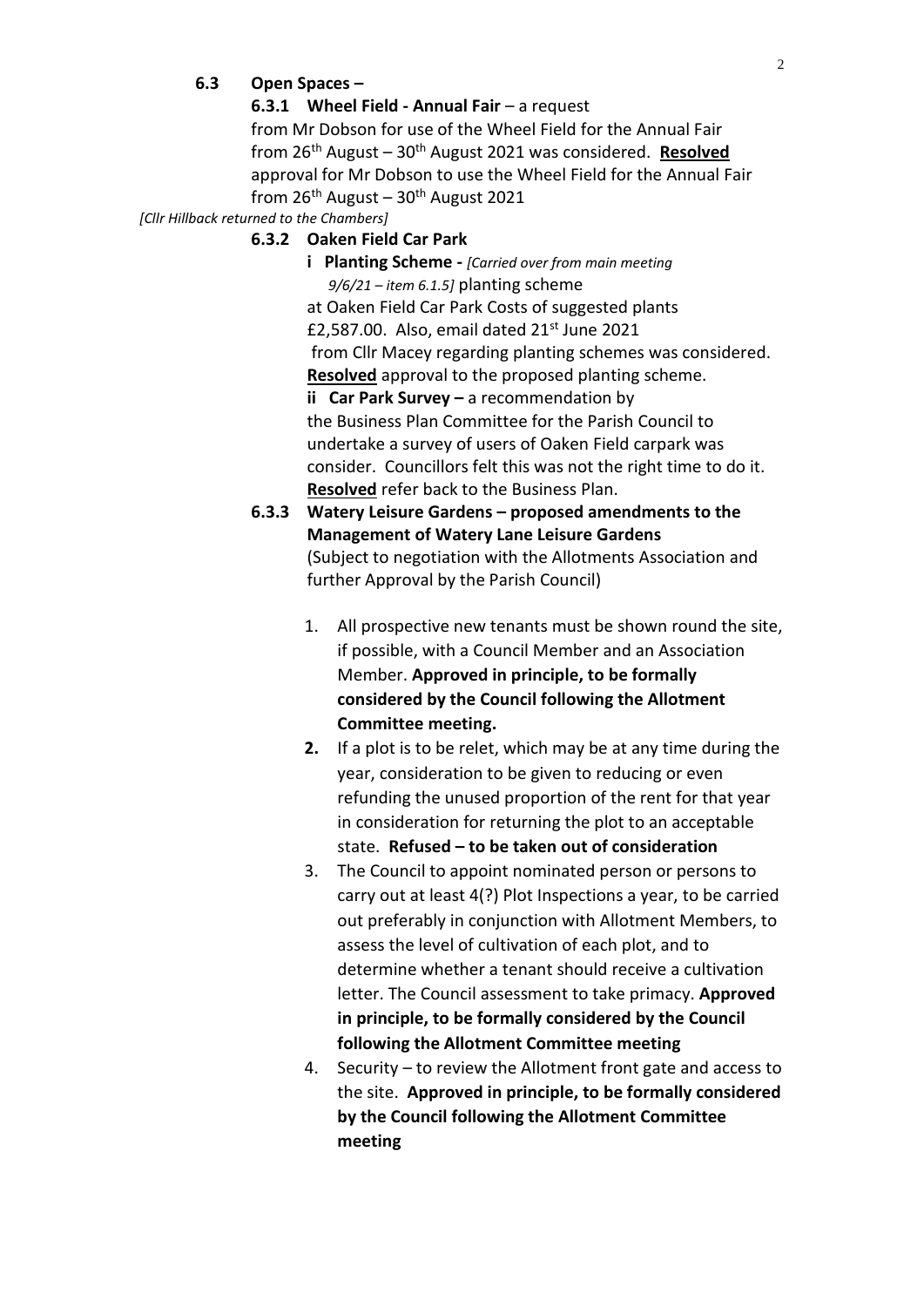- 5. To review the wording in Clause 9, especially with reference to plants which require more than 12 months to mature. **Approved in principle, to be formally considered by the Council following the Allotment Committee meeting**
- **6.3.4 Village Maps -** Signage/maps identifying important building/landmarks/locations/village assets was requested by the Business Plan Committee to be considered. **Resolved** Refer back to the Business Plan for further clarification.
- **6.4 Japanese Knott weed and Reporting Issues**  an email dated 1<sup>st</sup> July from Cllr Macey regarding Japanese Knott Weed within the Parish and the mechanics of reporting issues was received and consideration was given to the following queries from Cllr Macey:
	- **6.4.1 Japanese Knott weed -** in order to protect the land and property values of the local residents, Council assets and keeping on top of the issue before it becomes an unmanageable matter, we would like to understand if there is an active mechanism for dealing with this whilst manageable in SS.

Cllr Spencer advised the meeting that Japanese Knot Weed is managed by cutting back and isolating the area. Japanese Knott Weed is no longer removed as this can cause more problems if small amounts of root are dropped and left to grow elsewhere.

- **6.4.2 Reporting –** issues relating to reporting on the websites promotes an invalid link [highways@staffordshire.gov.uk.](mailto:highways@staffordshire.gov.uk) Cllr Spencer said he would look into this by raising it at SCC.
- **6.5 Development at Keepers Lane –** an email dated 25th June 2021 from South Staffordshire Council requesting suggestions from the Parish Council for a road name for the new development at Keepers Lane was considered.

**Resolved** the suggested road name of Marshall to be put forward to South Staffordshire Council.

**6.6 Development at off Popes Lane –** an email dated 25<sup>th</sup> June 2021 from South Staffordshire Council requesting suggestions from the Parish Council for a road name for the new development off Popes Lane was considered.

**Resolved** Parish Councillor's would email their suggestions to the Clerk.

- **6.7 Parish Council Annual Newsletter –** a draft copy of the annual newsletter was considered. **Resolved approval** for the draft newsletter. Councillors who attended the meeting were happy to distribute.
- **6.8** The Countryside Charity Staffordshire a letter dated 10<sup>th</sup> June 2021 requesting feedback on how the Parish Council feels the Staffordshire Way can be enhanced and promoted and how local people can get involved was **received and noted.** Cllrs to advise the Clerk if they have ideas on how the Staffordshire Way could be enhanced.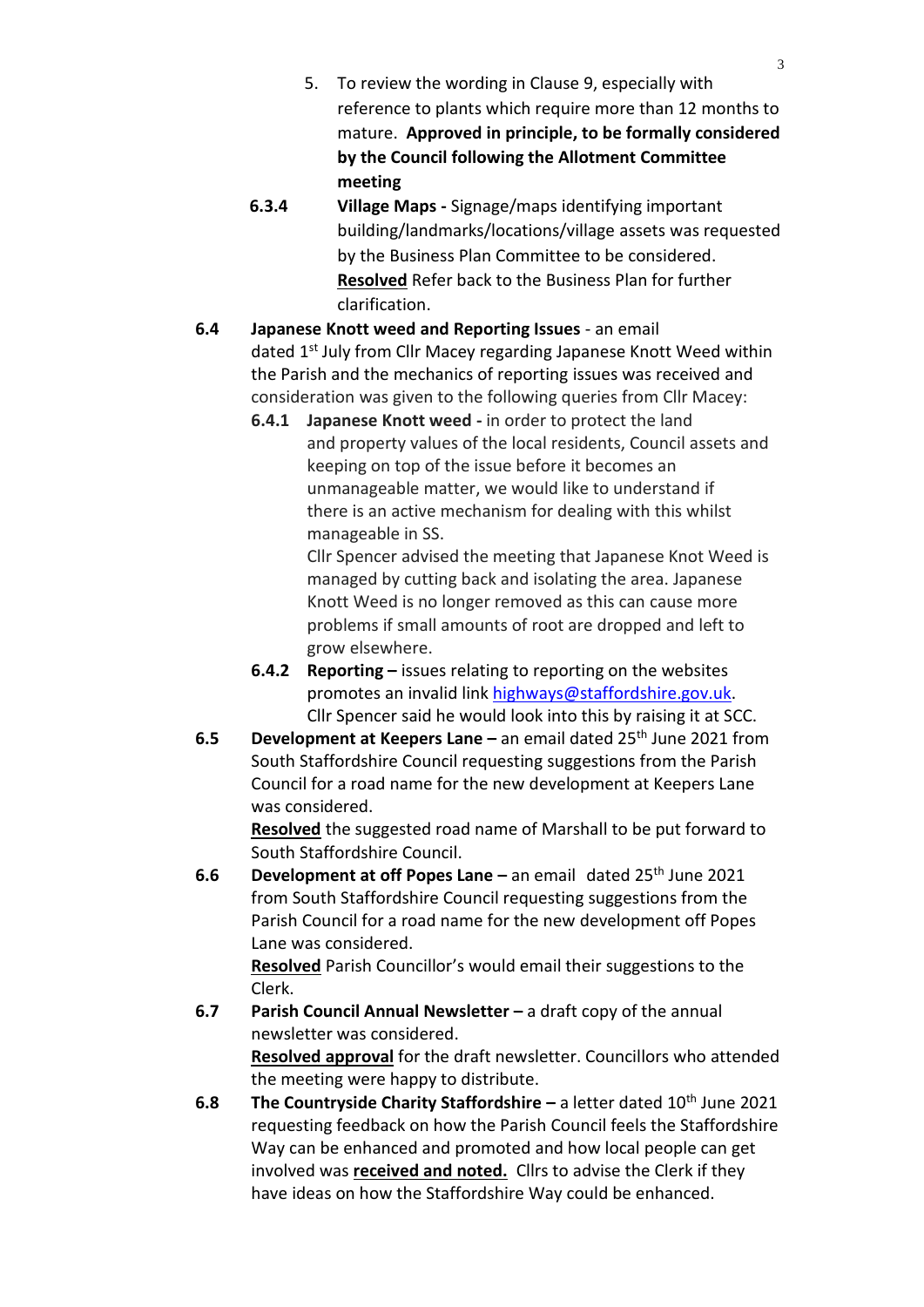- **6.9 The Queen's Platinum Jubilee Beacons 2nd June 2022 –** a guide to taking part in the celebrations was received and considered. **Resolved** to bring back to the next Planning Meeting.
- **6.10 Notification by Members of Codsall Parish Council of Disclosable Pecuniary and Other Interests –** A reminder to members to consider if any changes are required to their notifications and if so to advise the Clerk. [Members current code of conduct can be viewed on the Parish Council's website]. **Matter or report.**
- **6.11 Notification by Members of Codsall Parish Council: Register of Members' Acceptance of Gift(s)/Hospitality -** to receive notification for completion if applicable. **Matter of report.**

# **7. ACCOUNTS**

- **7.1 Resolved** that a report on Council Finances for year to 30<sup>th</sup> June 2021 be approved.
- **7.2** Resolved that the schedule of Income & Payments up to 8<sup>th</sup> July 2021 be approved.
- **7.3 Internal Auditors Report**  a copy of the Internal Auditors report dated 19th May 2021 was received and considered together with agenda item7.4.2.

# **7.4 Finance Committee** –

- **7.4.1** the Finance Committee's draft minutes from the meeting held on 20th June 2021 was **received and noted.**
- **7**.**4.2** the following recommendations from the Finance Committee were considered:
	- 1. To take the Auditors comments regarding the level covered by the FSCS compensation Scheme and the balance in our Nationwide account under advisement. The Finance Committee would ensure that at the next review of the Risk Assessment the auditor's comments would be considered. **Resolved approval.**
	- 2. Toplis Associates Ltd be appointed as the council's internal auditor for the financial year 2021/22. **Resolved approval.**
	- 3. The council formally takes note of the report and expresses its satisfaction with the Councils existing Financial Regulations. **Resolved approval.**
- **7.5 1 st Quarter Budget 2021/22 Review; Clerk's report; Income and Expenditure Account and Balance Sheet** up to 30<sup>th</sup> June 2021 were received and considered. **Resolved approval and acceptance.**
- **7.6** Confirmation by the Chairman of the authorisation of the Clerks timesheet. **Matter or report.**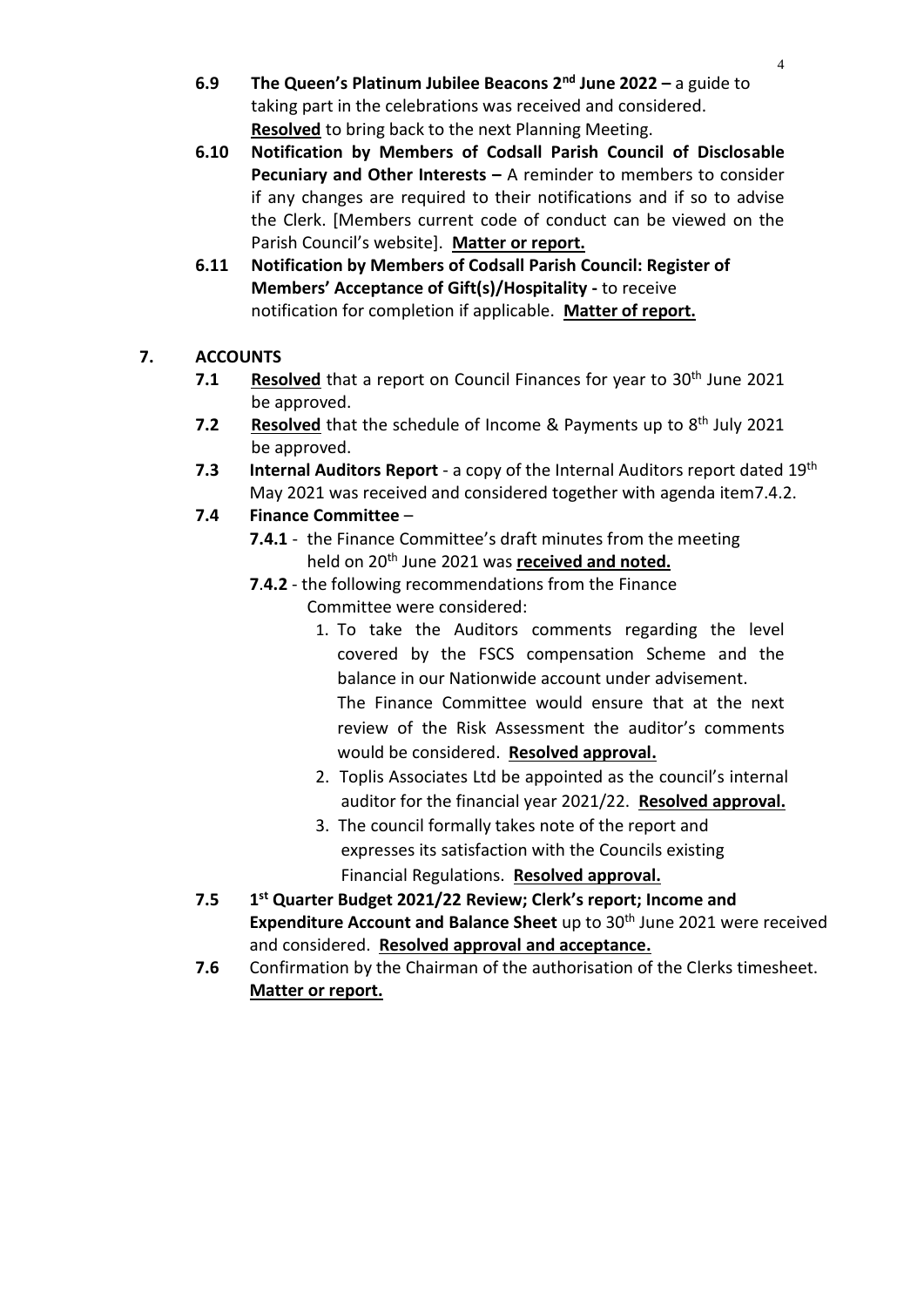## **8. COUNTY COUNCILLOR'S REPORT**

A report from County Councillor Bob Spencer:

- There is a new Safer Neighbourhood Panel Commander who is very competitive. Previously Staffordshire were listed bottom for the amount of stop and search, now they are at the top of the table.
- Speeding should be the primacy initiative. At the moment the focus has been on licenses for scrap metal dealers.
- There has been a lot of anti-social behaviour, this has been put down to the warmer weather.
- Bob Spencer has been asked to be Chairman of the Safeguarding Panel for the County.
- The Parish Council to come up with a question for the Safeguarding Panel.
- Highways are mending more potholes than being reported.
- County Councillor Members Fund is now available. Any groups looking to get up and running again following Covid restriction can apply through the County Council website.
- Speeding is back on the agenda. Look at getting volunteers for a Speed awareness working Group in Codsall. A speed gun could be borrowed from the Police.

# **9. CODSALL VILLAGE HALL MANAGEMENT COMMITTEE (CVHMC)**

Minutes of C.V.H.M.C. meeting of the – none.

Cllr Barrow and Chapman gave an update.

- Busy arranging the Christmas Fair in December at the Village Hall.
- A lot of repairs being undertaken at the village hall.
- CVHMC had a leaving party for Pam Allen who has retired from her role as Chairman of the Village Hall.

## **10. DISTRICT COUNCILLOR'S REPORT**

There was nothing to report from District Councillors.

## **11. Councillors and Clerks Report**

The Clerk's written report was **received and noted.**

## **12. OTHER CORRESPONDENCE**

**12.1 South Staffordshire Council Climate Change Workshop with Parishes Feedback –** an update from the Climate Change Workshop with suggestions to be put forward for the next workshop in July 2021 was **received and noted**.

**Resolved** Councillors who have any suggestion to let the Clerk know.

- **12.2 South Staffordshire Street Scene -** Street Scene Update issue 11 was **received and noted.**
- **12.3 Staffordshire County Council Libraries – Summer Reading Challenge**  details of the summer challenge running from  $10<sup>th</sup>$  July at local libraries was **received and noted.**